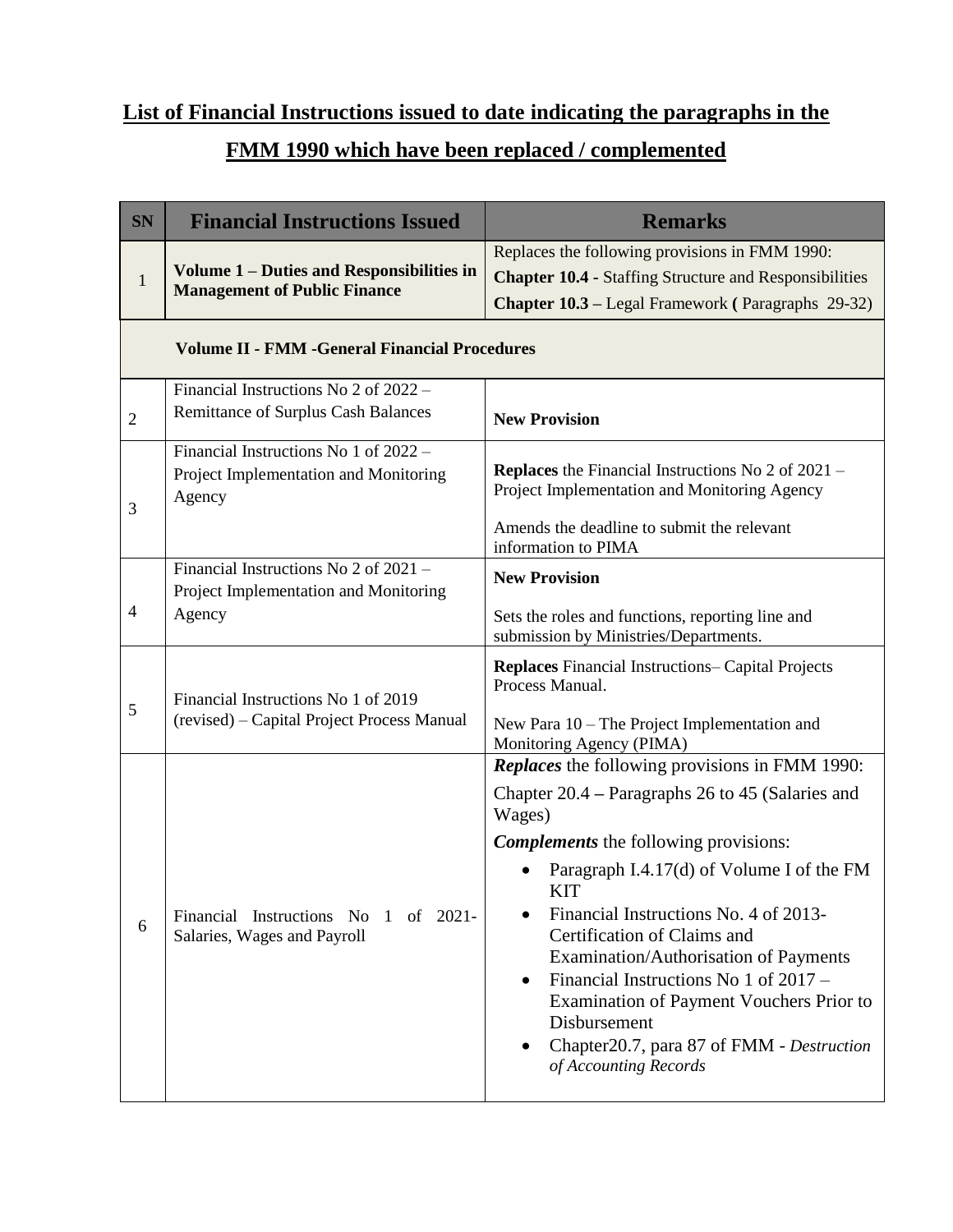| <b>SN</b> | <b>Financial Instructions Issued</b>                                                                                  | <b>Remarks</b>                                                                                                                                                                                                                                                                                                                                                                                          |
|-----------|-----------------------------------------------------------------------------------------------------------------------|---------------------------------------------------------------------------------------------------------------------------------------------------------------------------------------------------------------------------------------------------------------------------------------------------------------------------------------------------------------------------------------------------------|
| 7         | Financial Instructions No 1 of 2019 – Capital<br>Projects Process Manual                                              | <b>Replaces</b> the following provisions in FMM 1990:<br>Chapter 10.8 - Project Accounting and<br>Management<br>$\bullet$<br>Chapter $20.2 - Estimates$ (Paragraphs 6,7,<br>$45-51, 56-61$<br>Chapter 20.3 - Management of Funds<br>$\bullet$<br>(Paragraphs 12, 13, 21, 22)<br>Chapter 20.4 - Payments (paragraphs 67)<br>Chapter 20.9 - Computerised Accounting<br>$\bullet$<br>Systems (Paragraph 4) |
| $8\,$     | Financial Instructions 2018 - Public Debt<br>Management                                                               | <b>New Provision</b>                                                                                                                                                                                                                                                                                                                                                                                    |
| 9         | Financial Instructions No 1 of $2017 -$<br>Examination of Payment Vouchers Prior to<br>Disbursement                   | <b>Complements</b> existing provisions in FMM 1990<br>relating to examination of payment vouchers prior to<br>disbursement                                                                                                                                                                                                                                                                              |
| 10        | Financial Instructions No 2 of 2016<br>Opening of Advance Account in the TAS                                          | <b>Complements existing provisions in FMM 1990</b><br>relating to advances                                                                                                                                                                                                                                                                                                                              |
| 11        | Financial Instructions No 1 of 2016 – Carry-<br>Over of Capital Expenditure                                           | <b>New Provision</b>                                                                                                                                                                                                                                                                                                                                                                                    |
| 12        | Financial Instructions No $3$ of $2015$ -<br>Adjustment Voucher                                                       | <b>Replaces</b> the following provisions in FMM 1990:<br><b>Chapter 20.7 – Accounting (Paragraphs 72 to 81)</b>                                                                                                                                                                                                                                                                                         |
| 13        | Financial Instructions No 2 of 2015 – Write<br>Off of Advances                                                        | <b>Complements</b> FI No 1 of 2013* see SN 12                                                                                                                                                                                                                                                                                                                                                           |
| 14        | Financial Instructions No 1 of 2015 -<br>Virement                                                                     | <b>Replaces</b> the following provisions in FMM 1990:<br><b>Chapter 10.3- Legal Framework</b> (Paragraphs 22-26)<br>Chapter 20.2 - Estimates (Paragraphs 36-37)<br><b>Chapter 20.3-Management of Funds (Paragraphs)</b><br>$20-32)$                                                                                                                                                                     |
| 15        | Financial Instructions No 3 of 2014 -<br>Payment by Debit/ Credit Card                                                | <b>New Provision</b>                                                                                                                                                                                                                                                                                                                                                                                    |
| 16        | Financial Instructions No 2 of 2014 -<br><b>Administration of Government Grants</b>                                   | <b>Replaces</b> the following provisions in FMM 1990:<br>Chapter 20.10 - Miscellaneous (Paragraphs 3 to 6<br>relating to Control of Grants)                                                                                                                                                                                                                                                             |
| 17        | Financial Instructions No 5 of 2013 -<br>Settlement of Claims                                                         | <b>New Provision</b>                                                                                                                                                                                                                                                                                                                                                                                    |
| 18        | Financial Instructions No 4 of 2013<br>Certification<br>$\&$<br>of<br>Claims<br>Examination/Authorisation of Payments | <b>Complements</b> provision in FMM 1990 relating to<br>Certification of Claims &<br>Examination/Authorisation of Payments<br><b>Replaces</b> the following paragraph in FMM 1990:<br><b>Chapter 20.4 – Payments (paragraphs 8)</b>                                                                                                                                                                     |
| 19        | Financial Instructions No 1 of 2013 - Losses,<br>Arrears of Revenue, Write-off and Advances                           | <b>Replaces</b> the following provisions in FMM 1990:<br><b>Chapter 20.5 - Receipts (paragraphs 21 to 25)</b>                                                                                                                                                                                                                                                                                           |